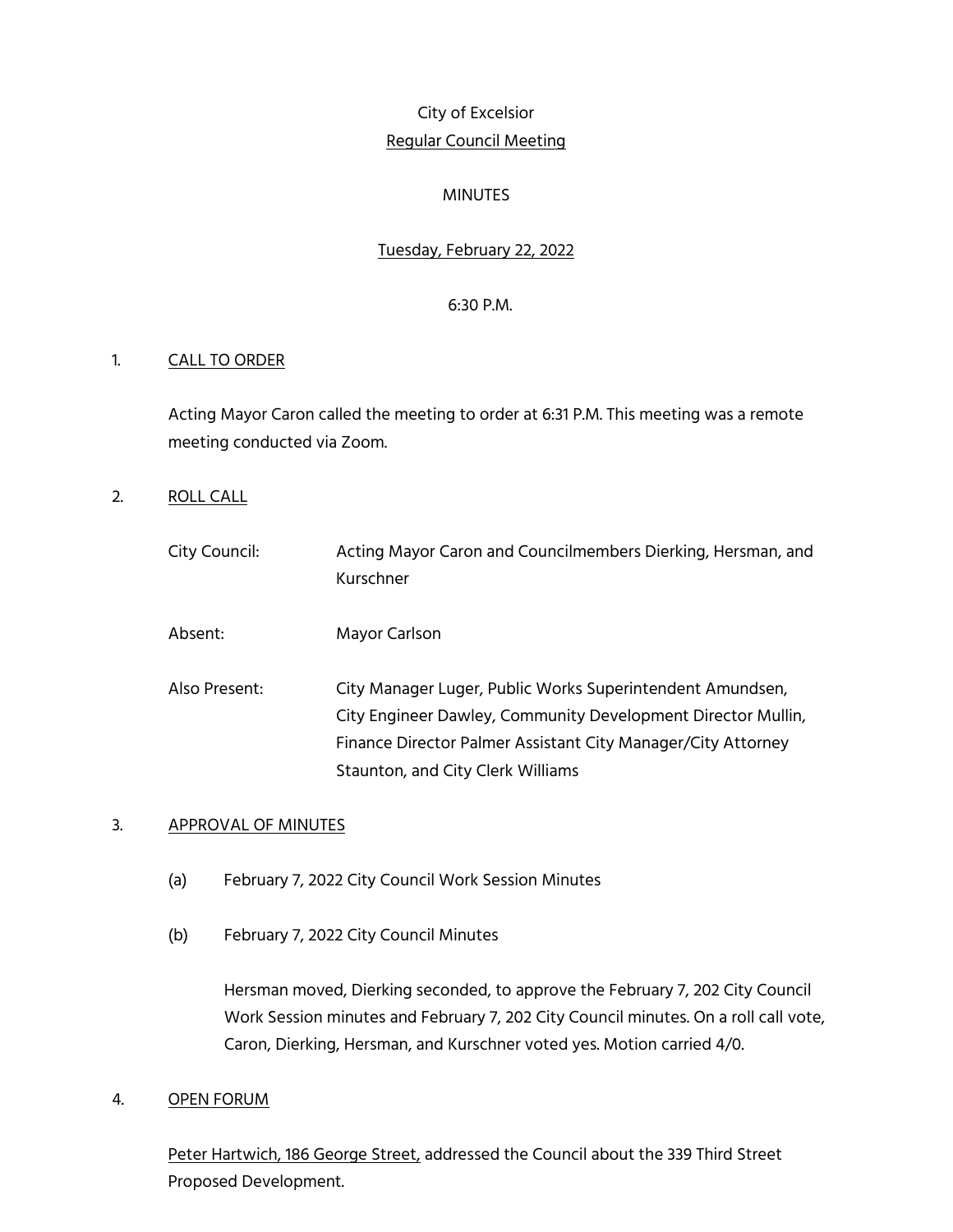## 5. CITY COUNCIL COMMUNICATIONS, QUESTIONS, and REPORTS

(a) Excelsior-Lake Minnetonka Chamber of Commerce Update

No Update.

(b) Commission Update

Public Works Superintendent Amundsen gave an update on the Parks and Recreation Commission.

## 6. MEET EXCELSIOR

(a) Brian Tholen, Chief of the South Lake Minnetonka Police Department

Brian Tholen, Chief of the South Lake Minnetonka Police Department, addressed the Council.

## 7. AGENDA APPROVAL

(a) Meeting Agenda

Dierking moved, Hersman seconded, to approve the February 22, 202 Meeting Agenda. On a roll call vote, Caron, Dierking, Hersman, and Kurschner voted yes. Motion carried 4/0.

## (b) Consent Agenda

Dierking moved, Hersman seconded, to approve Items 1,2,3,5,6,7,8,9,10,11 and move Item 4 to Item 12(c) for additional discussion. On a roll call vote, Caron, Dierking, Hersman, and Kurschner voted yes. Motion carried 4/0.

1. Review Verified Claims under \$20,000 and Approve Verified Claims over \$20,000

> Action – Reviewed verified claims under \$20,000 and approved verified claims over \$20,000.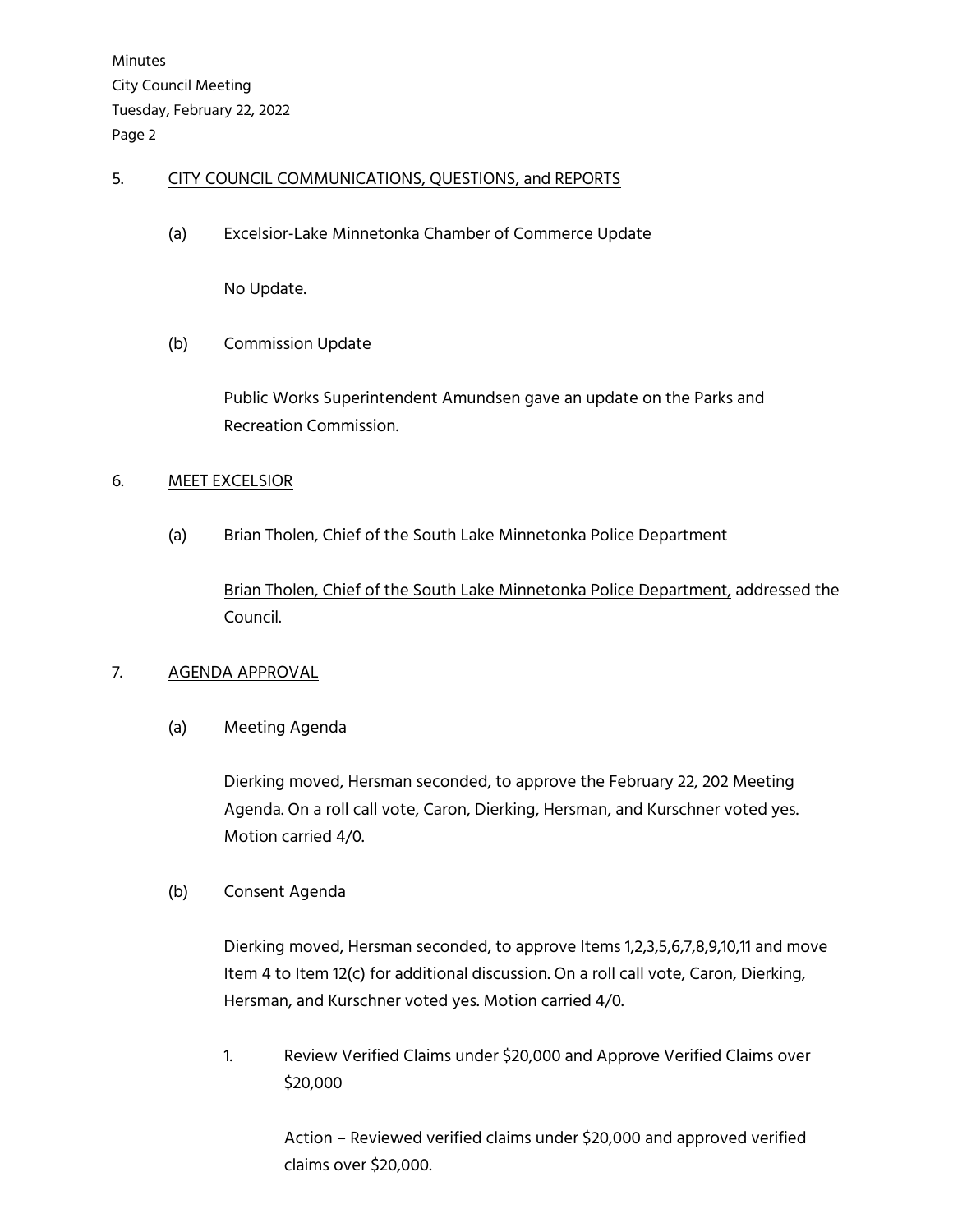2. Approve Application and Certificate Payment No. 8 & Final Pavilion

Action – Approved Application and Certificate Payment No. 8 & Final Pavilion.

3. HPC Recommendation on The Commons Concession Building and Stairs

Action – No action. Review only.

4. Resolution 2022-08 173 Second Street Site Alteration Denial Appeal

Action – Moved to Item 12(c).

5. Resolution 2022-05 Approve CUP and Variance Application 378 Oak Street

Action – Adopted Resolution 2022-05 Approve CUP and Variance Application 378 Oak Street.

6. Paradise Charter Cruises Winter Storage Lease

Action – Approved Paradise Charter Cruises Winter Storage Lease.

7. Resolution 2022-06 Ratifying and Restating Resolution 2021-18

Action – Adopted Resolution 2022-06 Ratifying and Restating Resolution 2021-18.

8. Resolution 2022-07 Fee Schedule Changes

Action – Adopted Resolution 2022-07 Fee Schedule Changes.

9. Resolution 2022-04 Rotary Club of Excelsior Off-Site Gambling License Permit

> Action – Adopted Resolution 2022-04 Rotary Club of Excelsior Off-Site Gambling License Permit.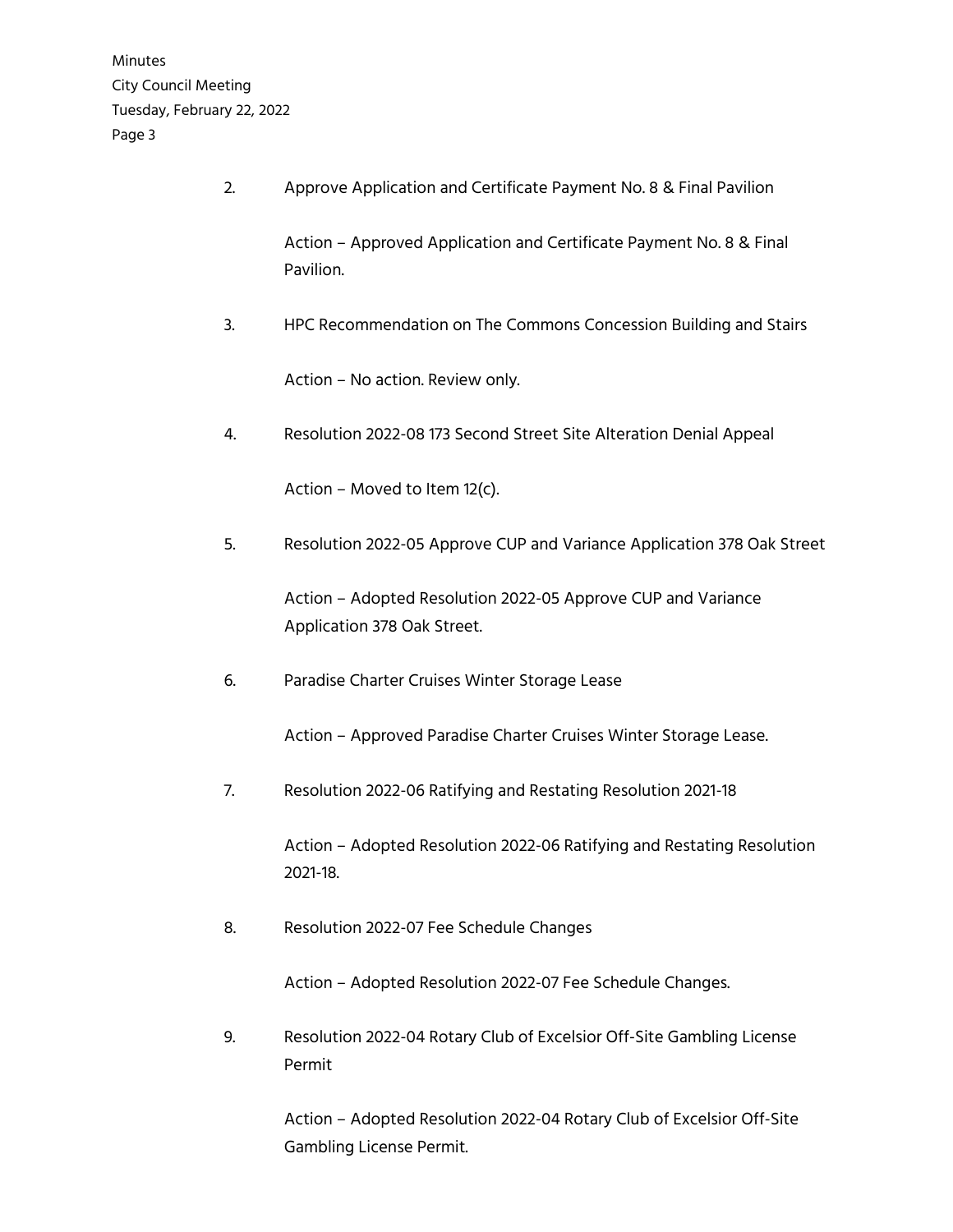10. Cemetery Committee Appointment

Action – Appointed Anne Vogel to the Cemetery Committee.

11. Approve 2022 Business License Renewal

Action – Approved 2022 Business License Renewal.

## 8. PUBLIC HEARINGS

(a) 435 Water Street Huntington Bank Conditional Use Permit Application

Councilmember Kurschner recused himself.

 Action – Hersman moved, Dierking seconded, to continue this item to the March 7, 2022 City Council meeting. On a roll call vote, Caron, Dierking, and Hersman voted yes. Motion carried 3/0.

## 9. PETITIONS, REQUESTS and COMMUNICATIONS

(a) Great River Greening Grant Proposal

Hersman moved, Dierking seconded, to support the grant proposal, meet the required cash match of \$5,000, and provided staff with direction. On a roll call vote, Caron, Dierking, Hersman, and Kurschner voted yes. Motion carried 4/0.

(b) Dock Waitlist Request and Discussion

Carrie Larson, 8971 Avila Cove, addressed the Council.

Linda and Bruce Lorentson, 401 Mill Street, addressed the Council in opposition of the Dock Waitlist Request.

Lance Black, 274 Lake Street, addressed the Council in favor of the Dock Waitlist Request.

Peter Hartwich, 186 George Street, commented on the Dock Waitlist Request.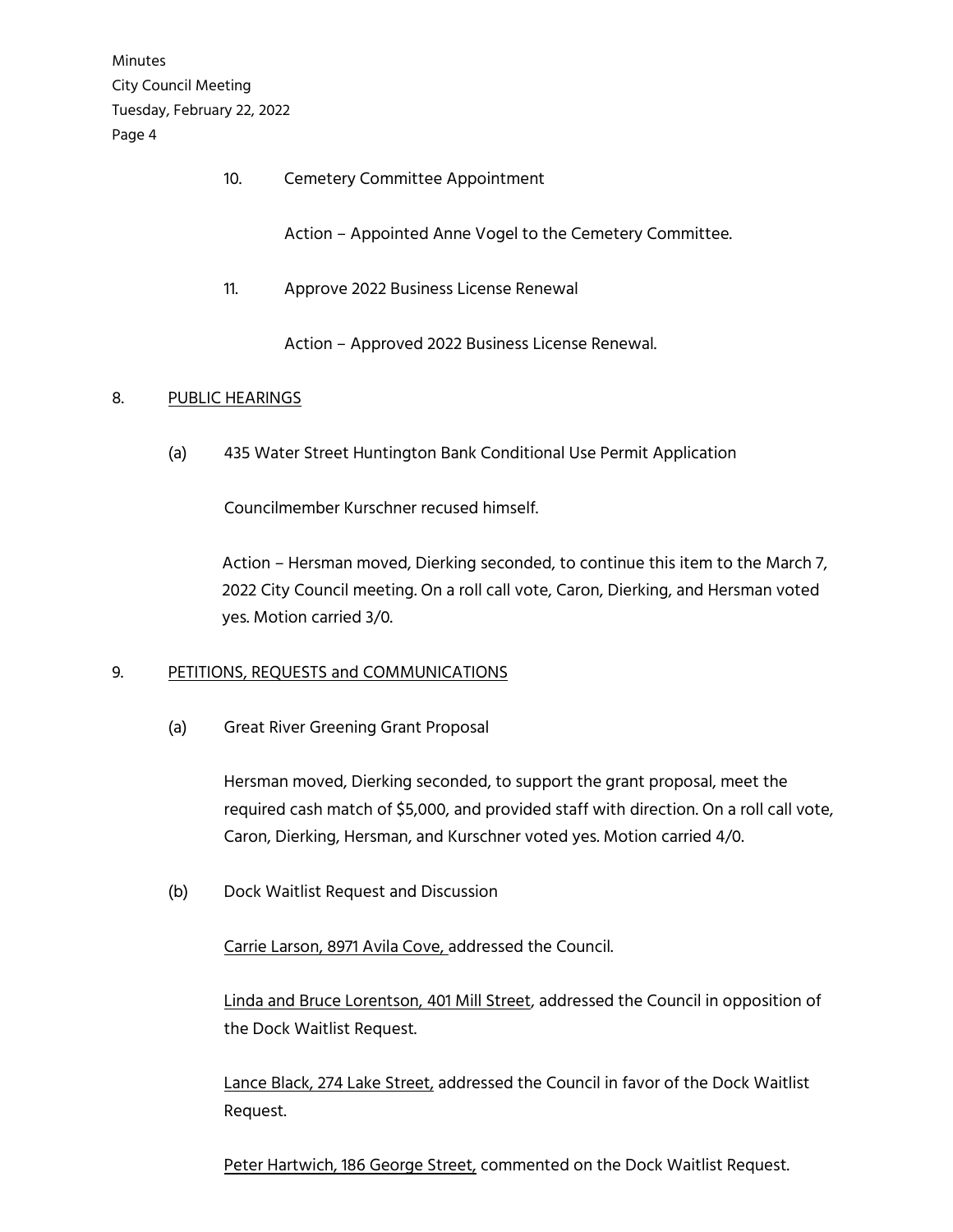Craig Rossebo, 662 Pleasant Street, commented on the Dock Waitlist Request.

Jules Macaluso – Harrison, 240 Center, commented on the Dock Waitlist Request.

Dierking moved, Hersman seconded, to deny the Larson's Dock Waitlist Appeal and remove the Larson's from the waitlist until they can prove residency. On a roll call vote, Caron, Dierking, and Hersman voted yes. Motion carried 3/1.

Dierking moved, Hersman seconded, to give the Mahalich's until the end of March to secure a boat and if they are unable to do so they must forfeit their slip. On a roll call vote, Caron, Dierking, Hersman, and Kurschner voted yes. Motion carried 4/0.

(c) Commercial Pier Lease with Minnesota Electric Boat Company

Ryan Lloyd, Minnesota Electric Boat Company LLC, addressed the Council.

Dierking moved, Hersman seconded, to approve the Commercial Pier Lease with the Minnesota Electric Boat Company LLC and authorize the Mayor and City Manager to sign the lease. On a roll call vote, Caron, Dierking, Hersman, and Kurschner voted yes. Motion carried 4/0.

#### 10. ORDINANCES and RESOLUTIONS

(a) None

#### 11. REPORTS of OFFICERS, BOARDS, and COMMITTEES

#### (a) Annual Advisory Appointments

Hersman moved, Dierking seconded, to accept Kevin DiLorenzo and Nicki Craig's resignation, authorize staff to advertise for their vacancies, appoint Councilmember Dierking and Hersman to conduct interviews for Heritage Preservation Commission, appoint Councilmember Caron to conduct interviews for Park and Recreation Commission, appoint Councilmember Kurschner and Hersman to conduct interviews for Planning Commission, and to bring forward a recommendation to the Council at the March 7 or March 21 Council meeting. On a roll call vote, Caron, Dierking, Hersman, and Kurschner voted yes. Motion carried 4/0.